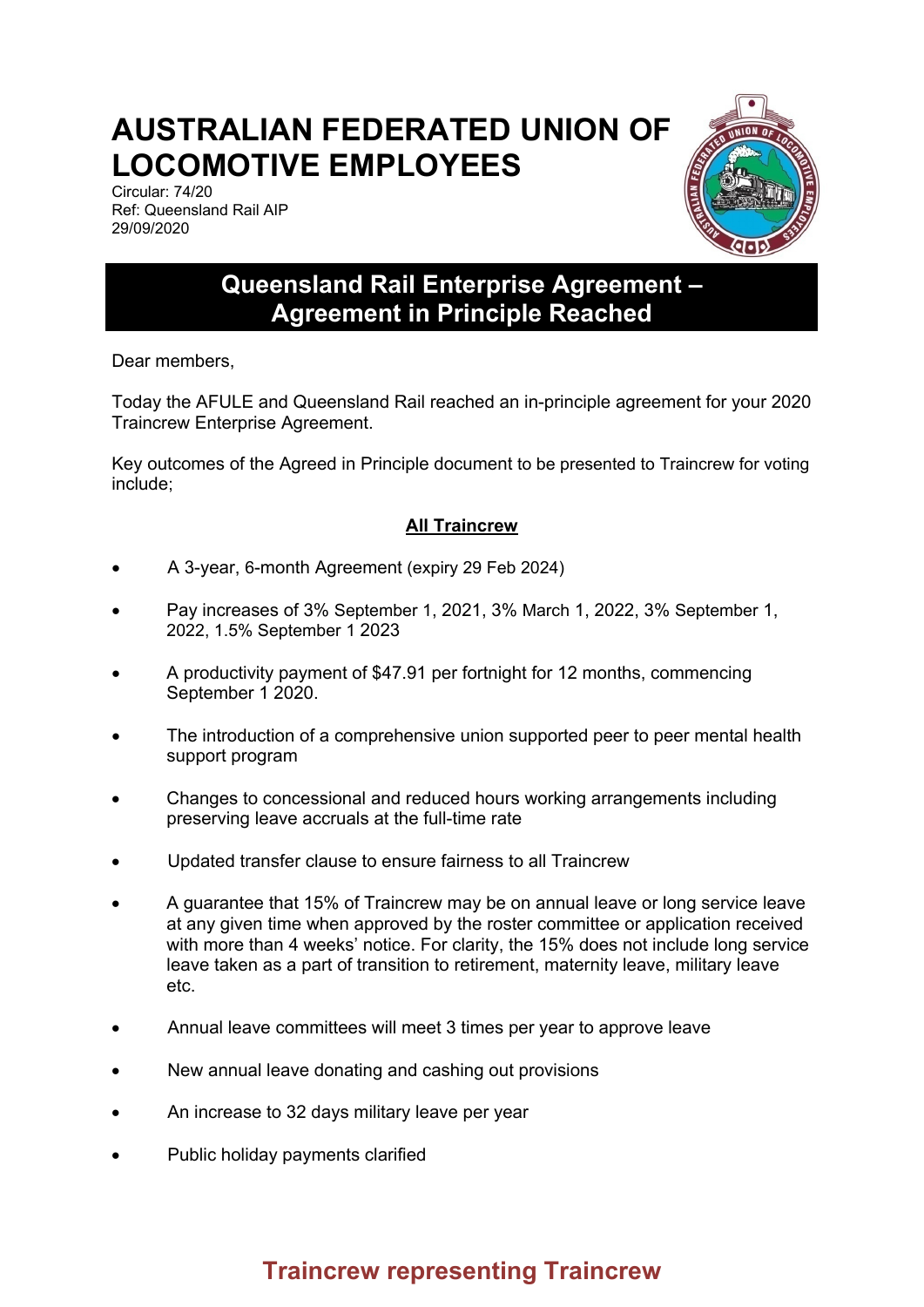- Payment when on leave during a public holiday clarified
- Improved CBO clause wording
- An increase to an 82-hour posted roster. Although there is more visibility to known workings for Traincrew, alteration payments are not applicable until the 58-hour mark
- Transition to retirement opportunities extended from 3 months to 12 months
- Travelling away from home allowance, increased 1 March 2022
- The QR Discipline Policy added to documents that require consultation with unions prior to alteration

#### **Citytrain Specific**

- Citytrain weekend penalty payments to be maintained at the latest Heads of Agreements rate of 150% Saturdays, 200% Sunday
- Revenue job cards commencing between 0001 and 0400 Monday to Friday will be a maximum of 7 hours 30 minutes
- Weekend job cards will be 9 hours in length
- For weekend job cards that require optimisation due to planned closures, Traincrew may be altered to commence a maximum of 2 hours earlier and to finish a maximum of 30 minutes later

### **Regional Specific**

- The introduction of a *fortnightly* Regional Efficiency and Retention payment of \$175 payable to all Regional Traincrew, commencing September 1 2020
- Improvements to current Standby shift provisions.
- Improvements to Regional meal breaks clause

I wish to thank the AFULE negotiation team of Glen McGaw, Anthony Woodward, Brad St. Ledger, Paul Carmody & Anthony Chalker for their efforts in delivering a proposal to members that offers wage and condition uplifts.

In the coming days the company will make copies of the proposed 2020 Traincrew Enterprise Agreement available to all. Roadshows will commence to take Traincrew through the document before you will be given the opportunity to vote either in support or not, of the proposed 2020 Traincrew Enterprise Agreement

I will ensure to keep you updated as further details come to hand

## **Traincrew representing Traincrew**